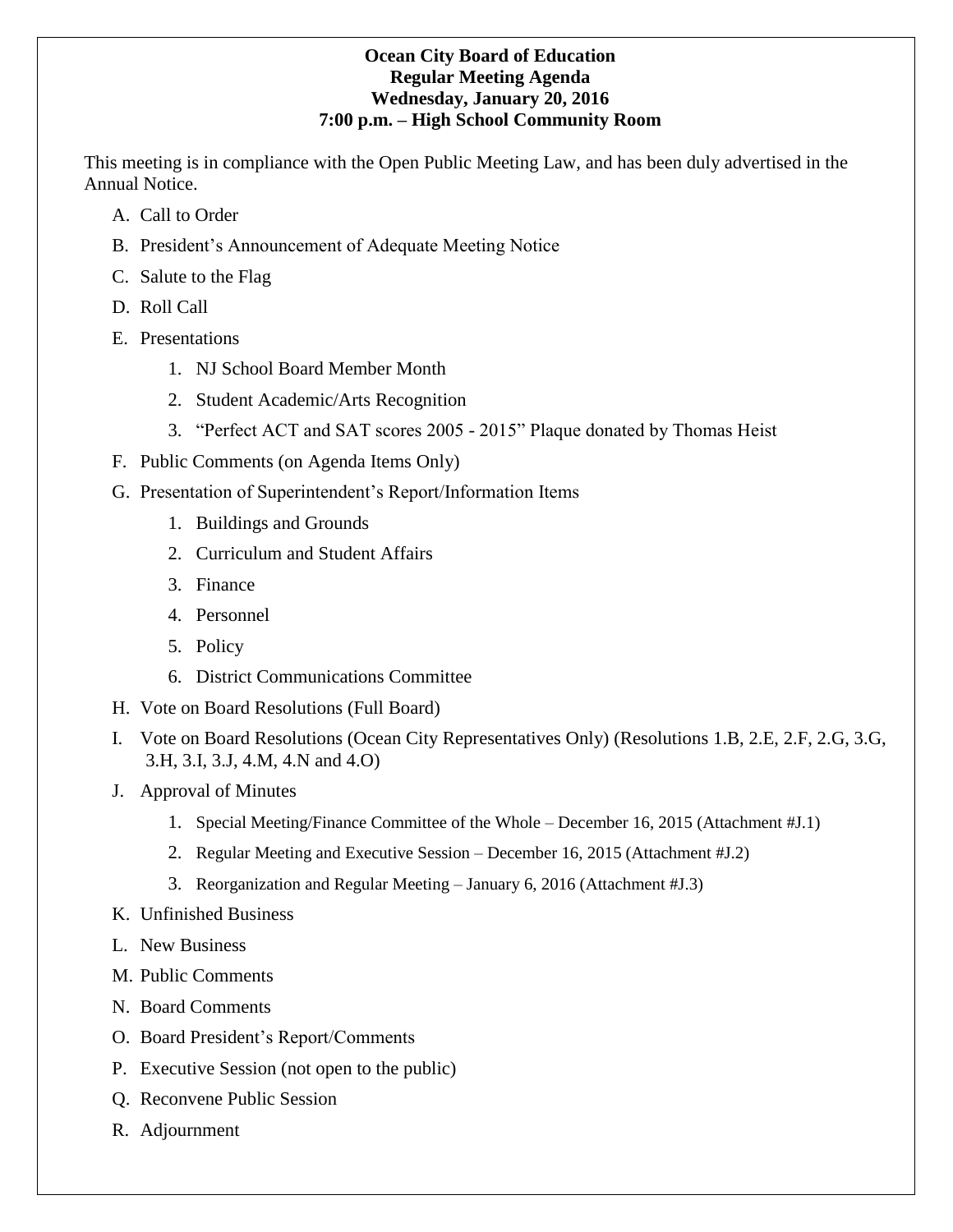#### **OFFICE OF THE**

#### **SUPERINTENDENT OF SCHOOLS**

**TO:** Ocean City Board of Education

### **FROM: Dr. Kathleen Taylor, Superintendent of Schools**

**RE:** January 20, 2016 Regular Board Meeting

**MOTION:** Based on the recommendation of the Superintendent of Schools, the following resolutions are presented for formal approval by the Board of Education.

### **1. Buildings and Grounds**

B. Use of Facilities **(Ocean City Representatives Only)** The Board approves the following request for the use of the Intermediate and Primary Schools:

| <b>Intermediate School</b> |                                                               |
|----------------------------|---------------------------------------------------------------|
| Requested By:              | City of Ocean City                                            |
| Use:                       | <b>Baseball Registration</b>                                  |
| Date/Time:                 | February 3, 2016 (Wed), 6:00PM-8:00PM                         |
| Room:                      | <b>Front Entrance</b>                                         |
| Fee:                       | No charge                                                     |
| Requested By:              | City of Ocean City/Ocean City Fishing Club                    |
| Use:                       | <b>Regional Meeting</b>                                       |
| Date/Time:                 | March 19, 2016 (Sat), 8:00AM-3:00PM with set up 7:00AM-8:00AM |
| Rooms:                     | Multi-Purpose Room and Cafeteria                              |
| Fee:                       | No charge                                                     |
| Requested By:              | City of Ocean City/Ocean City Fishing Club                    |
| Use:                       | <b>Fishing Tournament Headquarters</b>                        |
| Dates/Times:               | October 21, 2016 (Fri), 5:00PM-7:00PM – set up                |
|                            | October 22, 2016 (Sat), 4:00AM-3:00PM – event                 |
| Rooms:                     | Multi-Purpose Room and Cafeteria                              |
| Fee:                       | No charge                                                     |
| <b>Primary School</b>      |                                                               |
| Requested By:              | City of Ocean City                                            |
| Use:                       | <b>Baseball Registration</b>                                  |
| Date/Time:                 | January 28, 2016 (Thurs), 6:00PM-8:00PM                       |
| Room:                      | <b>Front Entrance</b>                                         |
| Fee:                       | No charge                                                     |
|                            |                                                               |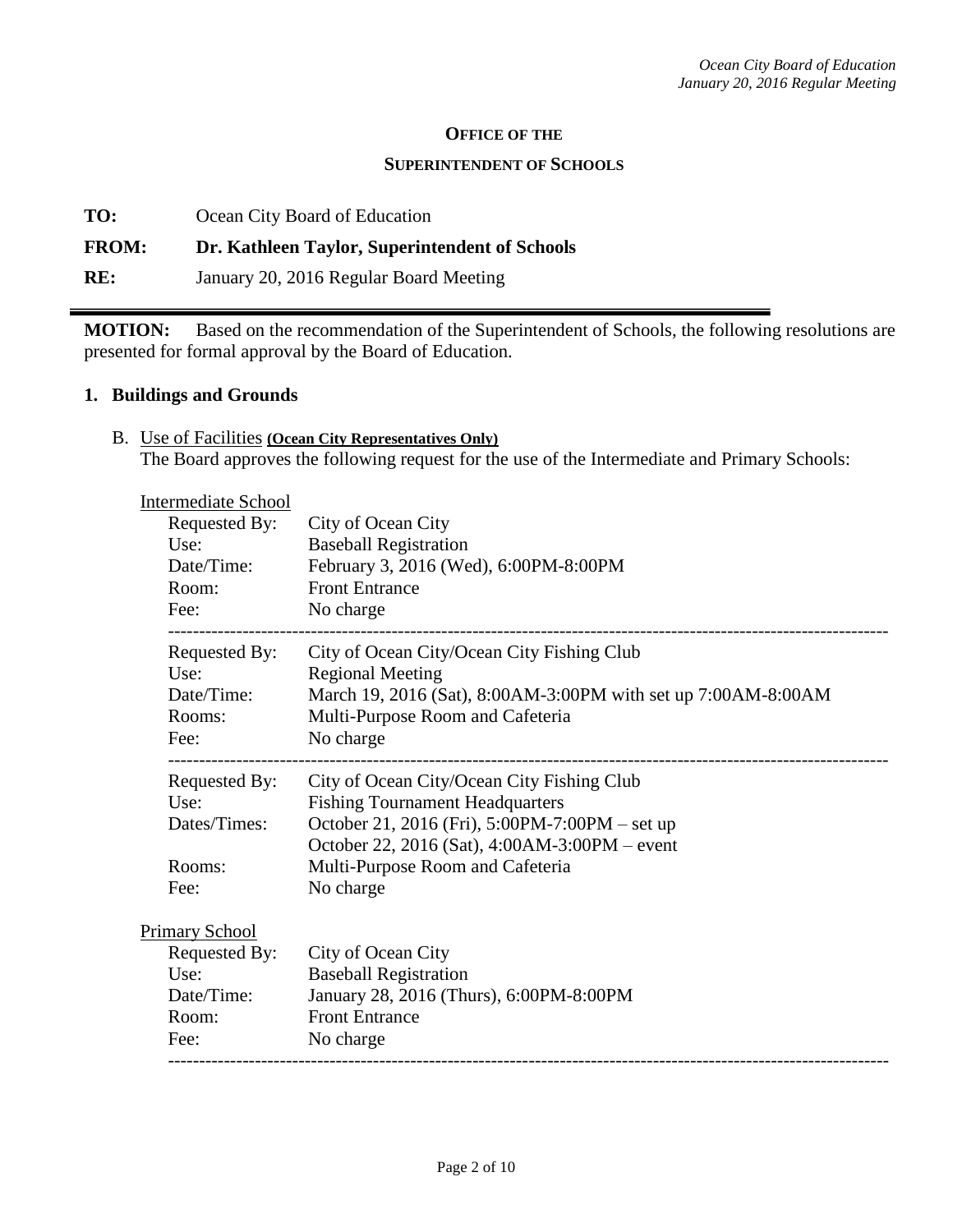| Requested By: | Ocean City PTA                                                 |
|---------------|----------------------------------------------------------------|
| Use:          | Zoo to You                                                     |
| Date/Time:    | April 22, 2016 (Fri), 3:00PM-4:00PM, with set up 2:30PM-3:00PM |
| Rooms:        | Multi-Purpose Room and Cafeteria                               |
| Fee:          | No charge                                                      |

### Informational Items

### Fire Drills

| Ocean City High School                           | December 14, 2015  |
|--------------------------------------------------|--------------------|
| Ocean City Intermediate School December 21, 2015 |                    |
| <b>Ocean City Primary School</b>                 | December $8, 2015$ |

# **Security Drills**

| Ocean City High School                          | December 8, 2015 |
|-------------------------------------------------|------------------|
| Ocean City Intermediate School December 9, 2015 |                  |
| Ocean City Primary School                       | December 9, 2015 |

- Discussion
- Buildings and Grounds Committee Report Mr. Oves, Chairperson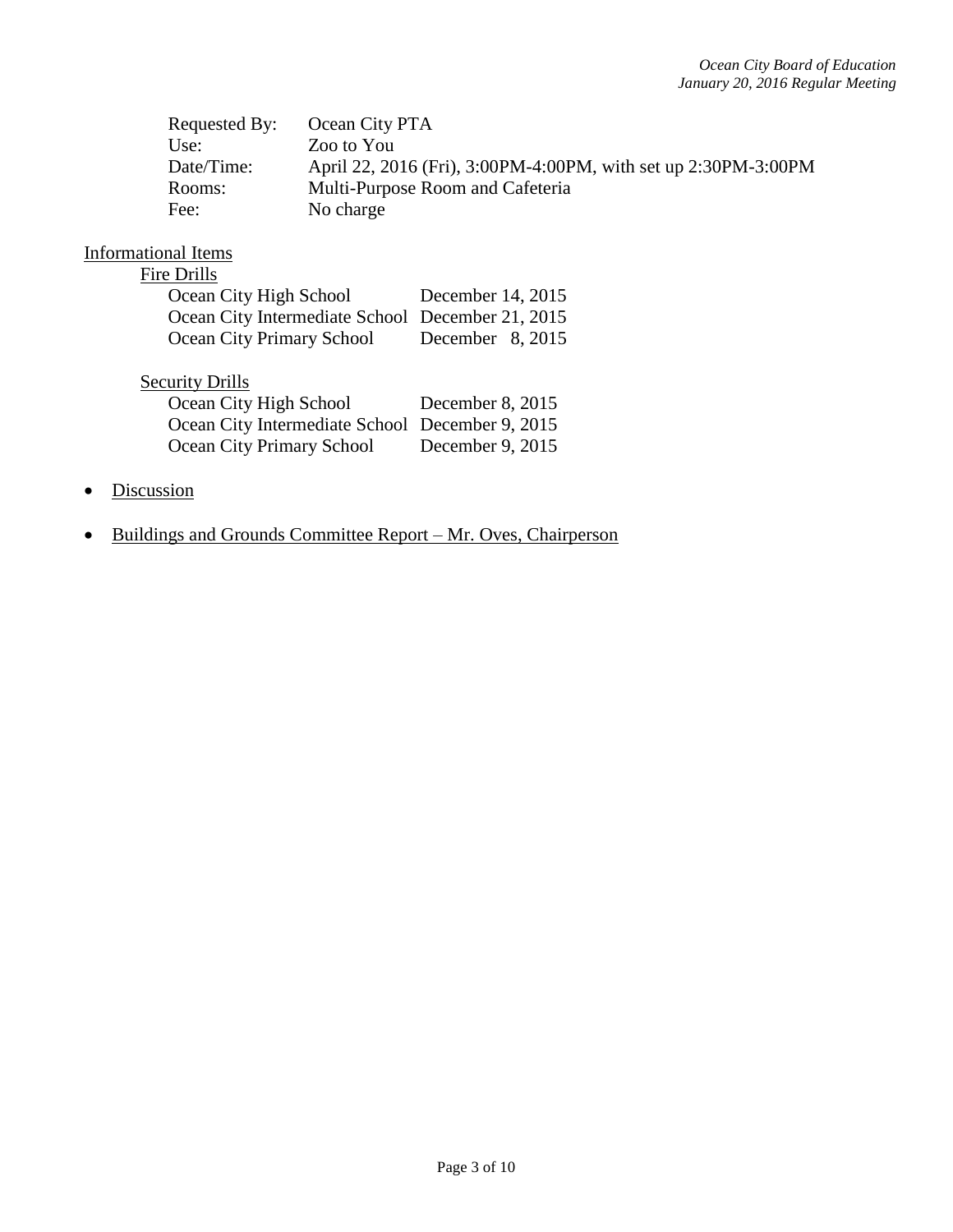## **2. Curriculum and Student Affairs**

- A. High School Field Trip Requests (Attachment #2.A) The Board approves the attached High School Field Trip list.
- B. Core Ethical Values

The Board adopts the following School District Core Ethical Values, which are incorporated into the District Code of Student Conduct:

- Academic Honesty and Integrity
- Respect
- Responsibility
- Trust
- Fairness
- Courage
- Compassion
- C. Harassment, Intimidation and Bullying-Investigations, Trainings and Programs (HIB-ITP) (Attachment #2.C)

The Board acknowledges the submission of the attached HIB-ITP Report occurring from July 1, 2015 – December 31, 2015 to the New Jersey Department of Education.

- D. Electronic Violence and Vandalism Reporting System (EVVRS) (Attachment #2.D) The Board acknowledges the submission of the attached EVVRS incidents occurring from September 1, 2015 – December 31, 2015 to the New Jersey Department of Education.
- E. Intermediate School Field Trip Requests (Attachment #2.E) **(Ocean City Representatives Only)** The Board approves the attached Intermediate School Field Trip list.
- F. Summer 21st Century Challenge Program **(Ocean City Representatives Only)** The Board approves the application to operate the Summer 21<sup>st</sup> Century Challenge Program for the Intermediate School from July 11, 2016 – July 22, 2016.
- G. Summer JAVA Camp **(Ocean City Representatives Only)** The Board approves the JAVA Camp for students entering  $7<sup>th</sup>$  through  $8<sup>th</sup>$  grades from July 25, 2016 – July 29, 2016.
- H. Harassment, Intimidation, and Bullying (HIB) Case Findings (Attachment #2.H) The Board adopts and approves Harassment, Intimidation and Bullying (HIB) Case Findings as reported in the attached.
- Informational Items (Attachments) Out-of-School Suspension Reports for December 2015
- Discussion
- Curriculum and Student Affairs Committee Report Mrs. McAlister, Chairperson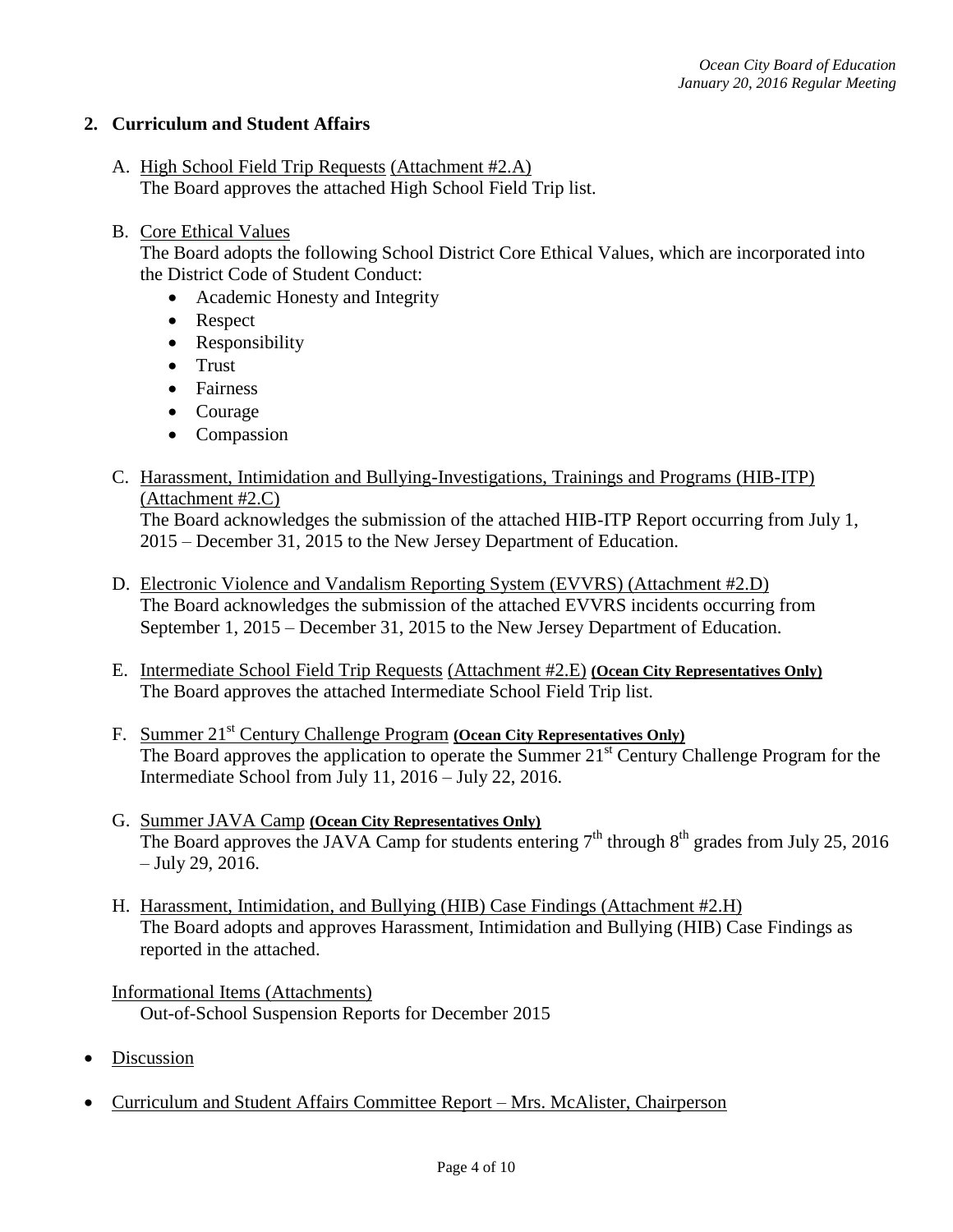## **3. Finance**

- A. Bill List (Attachment #3.A) The Board approves payment of bills for January 2016 in the amount of \$3,728,589.14.
- B. Secretary and Monthly Cash Reconciliation Reports (Attachment #3.B) The Board approves the Board Secretary's Monthly Financial Report and the Monthly Cash Reconciliation Report for November 2015 and December 2015
- C. Line Item Transfers (Attachment #3.C) The Board approves the revenue and appropriation transfers for November 2015 and December 2015. The Board also acknowledges receipt of the State of NJ mandated transfer reconciliation form for November 2015 and December 2015.
- D. Travel & Expense Reimbursement (Attachment #3.D) The Board approves the January 2016 list of Board of Education Members and School District Staff travel and related expense reimbursements.
- E. Food Service Report (Attachment #3.E) The Board accepts the Food Service Monthly Finance Report for December 2015.
- F. Introduction of Refunding Bond Ordinance **REFUNDING BOND ORDINANCE OF THE BOARD OF EDUCATION OF THE CITY OF OCEAN CITY IN THE COUNTY OF CAPE MAY, NEW JERSEY, PROVIDING FOR THE REFUNDING OF ALL OR A PORTION OF THE OUTSTANDING CALLABLE REFUNDING SCHOOL BONDS OF THE SCHOOL DISTRICT, DATED SEPTEMBER 29, 2005, ISSUED IN THE ORIGINAL PRINCIPAL AMOUNT OF \$19,510,000, APPROPRIATING NOT TO EXCEED \$12,200,000 THEREFOR AND AUTHORIZING THE ISSUANCE OF NOT TO EXCEED \$12,200,000 REFUNDING SCHOOL BONDS TO PROVIDE FOR SUCH REFUNDING.**

BE IT ORDAINED BY THE BOARD OF EDUCATION OF THE CITY OF OCEAN CITY IN THE COUNTY OF CAPE MAY, NEW JERSEY (not less than two-thirds of all members thereof affirmatively concurring) AS FOLLOWS:

Section 1. The Board of Education of the City of Ocean City in the County of Cape May, New Jersey (the "School District") is hereby authorized to refund all or a portion of the outstanding callable refunding school bonds of the School District originally issued in the principal amount of \$19,510,000 and dated September 29, 2005 (the "Prior Bonds").

The Prior Bonds maturing on or after April 1, 2017 (the "Refunded Bonds") may be redeemed at the option of the School District in whole or in part on any date on or after April 1, 2016 (the "Redemption Date") at a redemption price equal to the par amount of the Refunded Bonds to be redeemed plus accrued interest, if any, to the Redemption Date.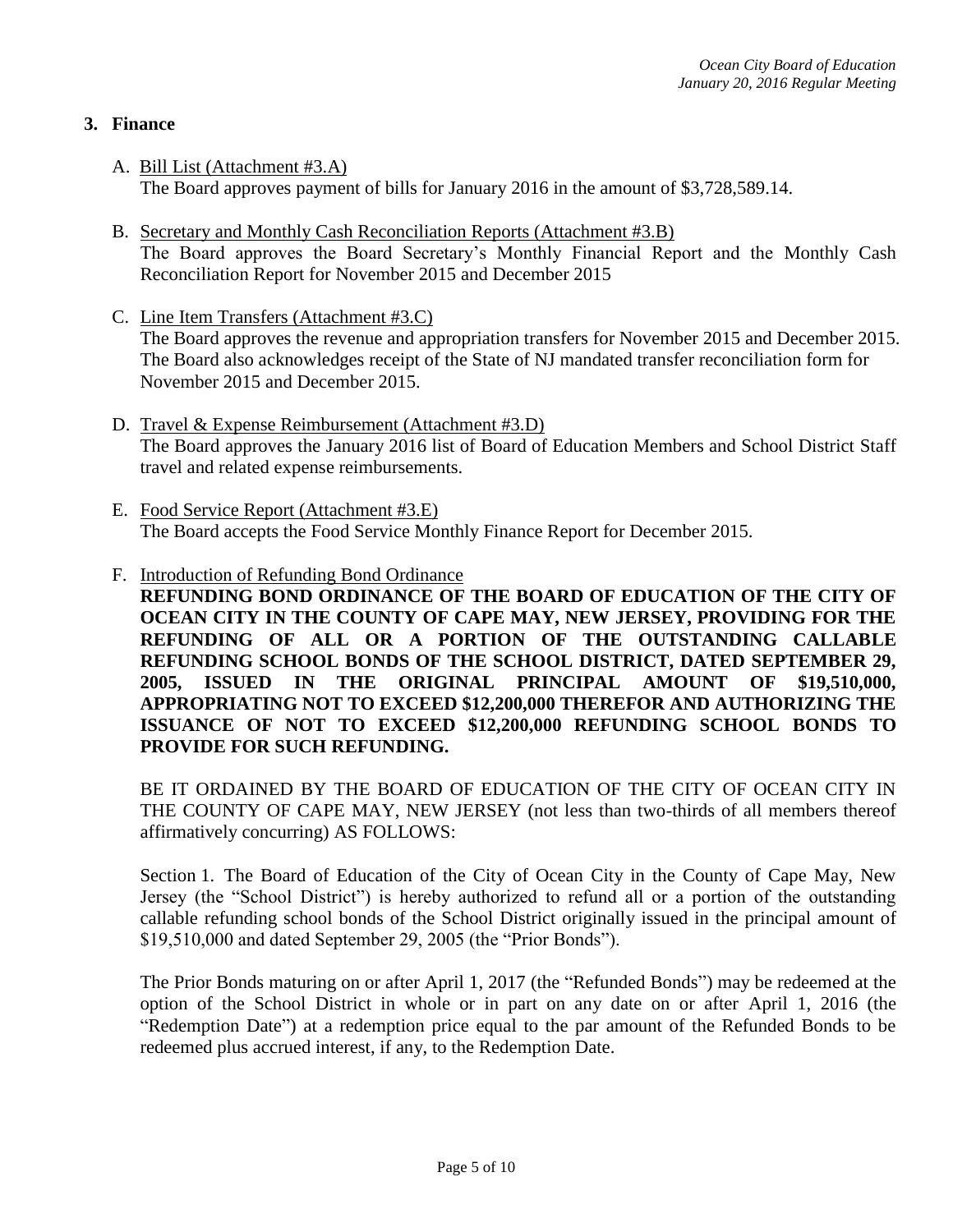Section 2. In order to finance the cost of the purpose described in Section 1 hereof, negotiable refunding bonds (the "Refunding Bonds") are hereby authorized to be issued in the aggregate principal amount not to exceed \$12,200,000 pursuant to N.J.S.A. 18A:24-61 et seq.

Section 3. An aggregate amount not exceeding \$150,000 for items of expense listed in and permitted under N.J.S.A. 18A:24-61.4 has been included in the aggregate principal amount of Refunding Bonds authorized herein.

Section 4. The purpose of the refunding is to incur an interest cost savings for the School District.

Section 5. A supplemental debt statement has been prepared and filed in the offices of the Clerk of the City of Ocean City (the "City") and the Business Administrator/Board Secretary and in the office of the Director of the Division of Local Government Services in the Department of Community Affairs of the State of New Jersey as required by law. Such statement shows that the gross debt of the City as defined in the Local Bond Law and the school debt of the School District is increased by the amount the Refunding Bond authorization exceeds the amount of the proposed refunded bonds.

Section 6. No Local Finance Board approval is required as the issuance of the Refunding Bonds will comply with the requirements of N.J.A.C. 5:30-2.5.

Section 7. The Board President, the Superintendent, the Business Administrator/Board Secretary and other appropriate representatives of the School District are hereby authorized to prepare such documents, to publish such notices and to take such other actions as are necessary or desirable to enable the School District to prepare for the sale and the issuance of the Refunding Bonds authorized herein and to provide for the redemption of the Prior Bonds referred to in Section 1 hereof.

Section 8. This bond ordinance shall take effect immediately after final adoption.

G. Change Orders #4 and #5 – Primary School Renovations (Attachment #3.G) **Ocean City Representatives Only)**

The Board approves the following Change Orders to 3R Painting and Contracting, Inc.: Change Order #4 for overall construction  $\text{84,032.51}$ Change Order #5 is a credit for not relocating any existing fire suppression lines (\$5,000.00)

H. Payment Application #9 to 3R Painting and Contracting, Inc. (Attachment #3.H) **(Ocean City Representatives Only)** 

The Board approves Payment Application #9 in the amount of \$140,331.42 to 3R Painting and Contracting, Inc. for the Primary School Renovations Project as certified by the Board Engineer.

- I. Donations **(Ocean City Representatives Only)** The Board accepts the following donations from the Ocean City PTA for the Intermediate School: Field Trip for  $8<sup>th</sup>$  Grade to a Repertory Theater Group \$1,500.00 Books for  $8<sup>th</sup>$  Grade Social Studies Curriculum  $$^{202.92}$
- J. Grant Award **(Ocean City Representatives Only)**  The Board accepts the AtlantiCare Healthy School and Healthy Garden Grant award in the amount of \$800 for the Primary School.
- Discussion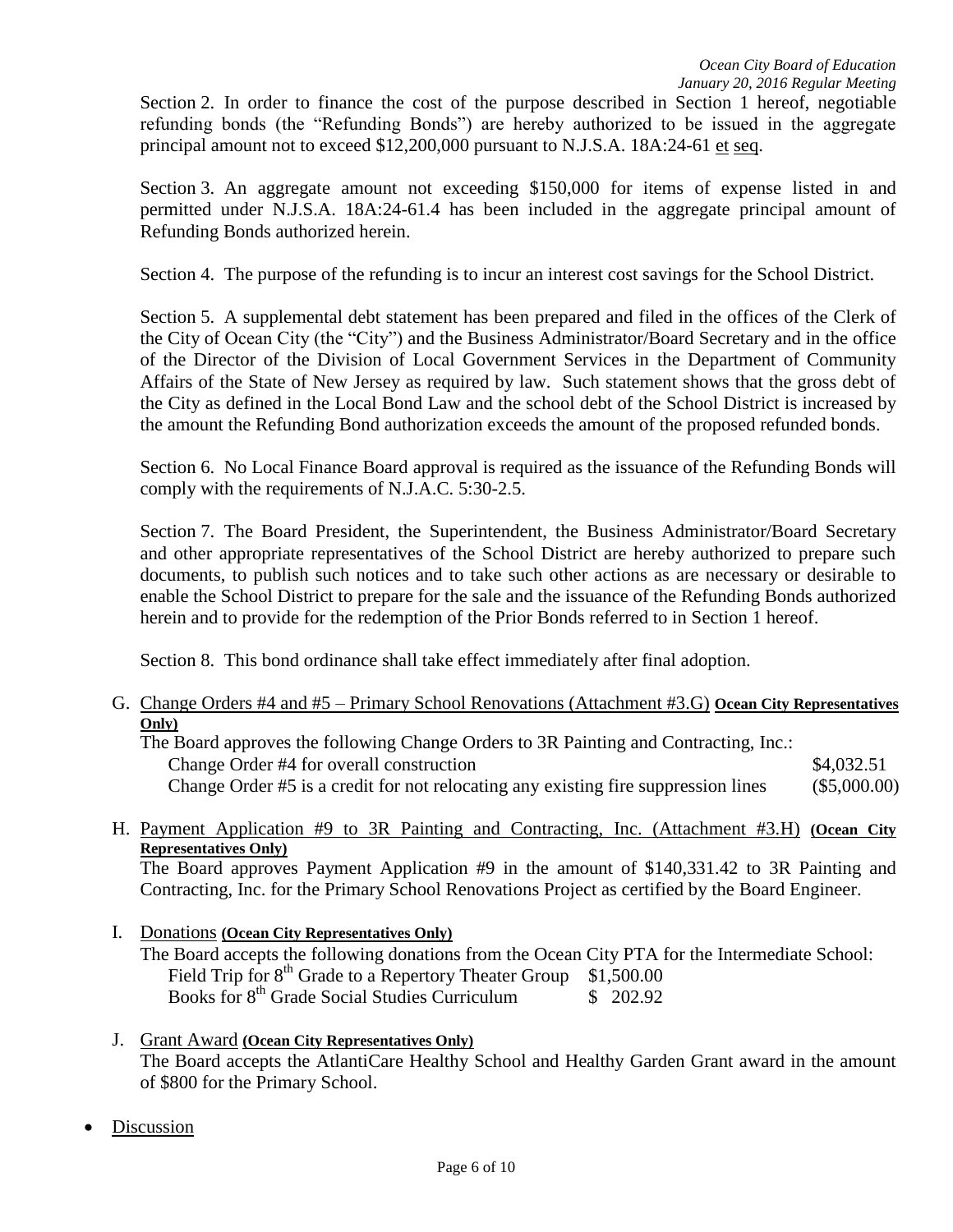### **4. Personnel** (All motions are upon Superintendent's recommendation:)

- A. Substitutes and Sporting Event Worker (Attachment #4.A) roll call vote The Board approves the attached criminal history approved/HIB trained substitutes and sporting event worker for the 2015-16 school year.
- B. New Hire Interim District Supportive Staff roll call vote The Board approves Taylor Reeves, interim special education aide, effective January 25, 2016 through June 30, 2016, at \$20,170 (pro-rated), 7 hours, step 1.
- C. New Hire Interim District Supportive Staff roll call vote The Board approves Shane Graves, interim special education aide, effective January 25, 2016 through June 30, 2016, at \$20,170 (pro-rated), 7 hours, step 1.
- D. New Hire Interim District Supportive Staff roll call vote The Board approves Kara Janson, interim special education aide, effective February 1, 2016 through June 30, 2016, at \$20,170 (pro-rated), 7 hours, step 1.
- E. Transfer of Supportive Staff roll call vote The Board approves the voluntary transfer of Jesse Hudson, from custodian to maintenance, effective January 25, 2016 through June 30, 2016, at a salary of \$39,191 (pro-rated), step 1.
- F. Statement of Assurance (Attachment #4.F) roll call vote The Board approves the attached Statement of Assurance listing the paraprofessional staff and their titles for the 2015-16 school year.
- G. Leave of Absence District Supportive Staff (Attachment #4.G) roll call vote The Board approves employee #1411, a paid leave of absence, effective February 1, 2016 through February 24, 2016, and an unpaid FMLA leave of absence, effective February 25, 2016 through on or before April 29, 2016, with an expected return date on or before May 2, 2016.
- H. Resignation High School Certificated Staff roll call vote The Board accepts the resignation of David Ferrante, High School Science Club co-curricular activity sponsor, effective as of January 1, 2016.
- I. Resignation High School Certificated Staff roll call vote The Board accepts the resignation of Shane McGrath, Assistant Boys' Track coach, effective for the 2015-16 season.
- J. High School Co-Curricular Activity Sponsor and Stipend roll call vote The Board approves Robert Citta, High School Science Club co-curricular activity sponsor at a stipend of \$1,798.00 (pro-rated), effective January 4, 2016.
- K. High School Coaches, Volunteers and Stipends for the 2015-16 Season (Attachment #4.K) roll call vote

The Board approves the attached High School coaches, volunteers and stipends for the 2015-16 school year.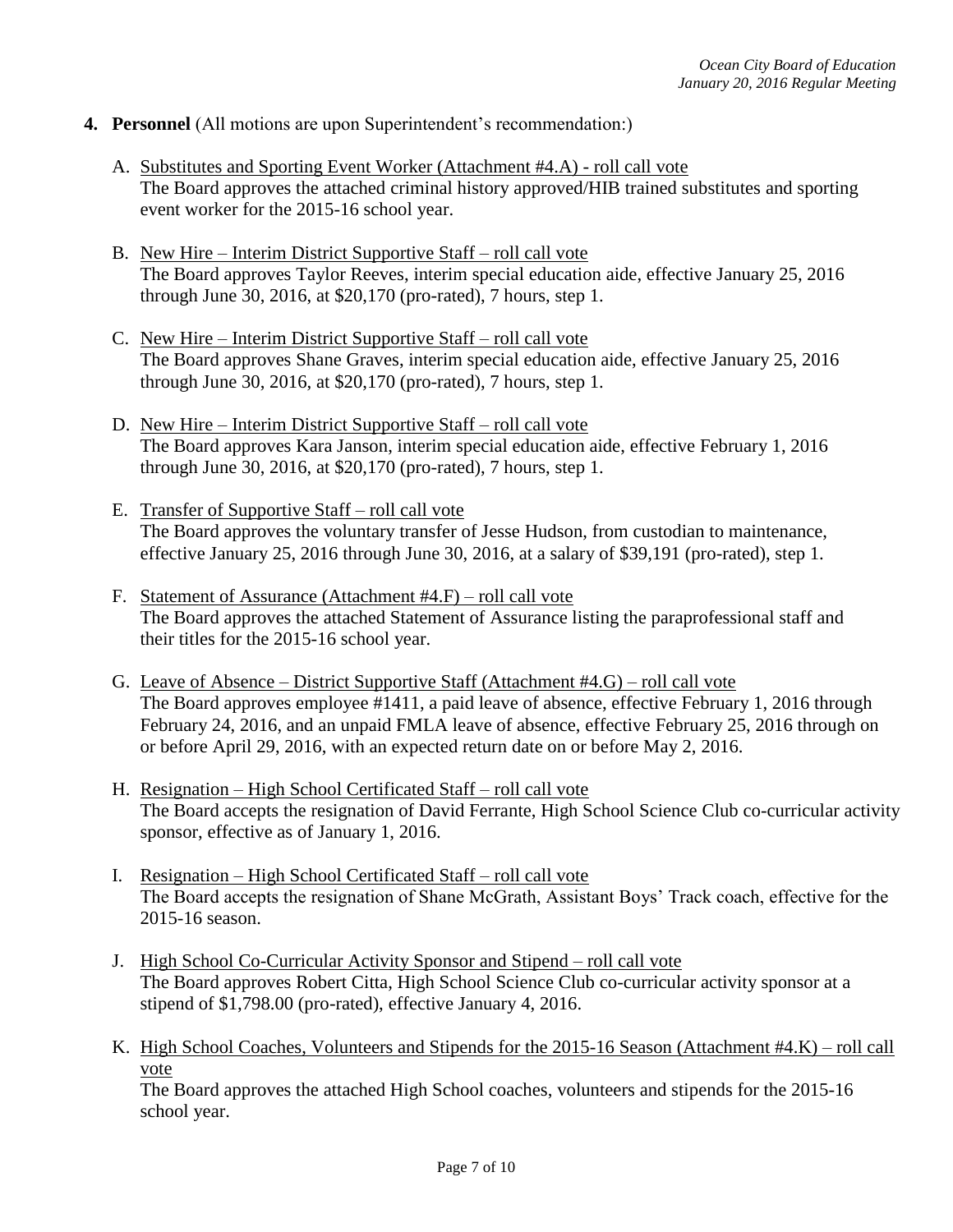- L. High School Coaches and Stipends for the 2016-17 Fall Season (Attachment #4.L) roll call vote The Board approves the attached High School coaches and stipends for the 2016-17 fall season.
- M. Intermediate School Coaches and Stipends for the 2016-17 Fall Season (Attachment #4.M) roll call vote **(Ocean City Representatives Only)** The Board approves the attached Intermediate School coaches and stipends for the 2016-17 fall season.
- N. Leave of Absence Intermediate School Certificated Staff (Attachment #4.N) roll call vote **(Ocean City Representatives Only)** The Board approves employee #3038, a paid leave of absence, effective January 20, 2016 through

on or before March 18, 2016, with an expected return date on or before March 21, 2016.

O. Short-Term Leave Replacement – Primary School Certificated Staff – roll call vote **(Ocean City Representatives Only)**

The Board approves the extension of Jennifer Scipione, Primary School short-term leave replacement through February 12, 2016, at a stipend of \$160 per diem.

- P. Retirement Primary School Certificated Staff The Board accepts with deep regret the retirement of Kathleen Woodring, Special Education Teacher, effective as of July 1, 2016.
- Discussion
- Negotiations Committee Report Mr. Bauer, Chairperson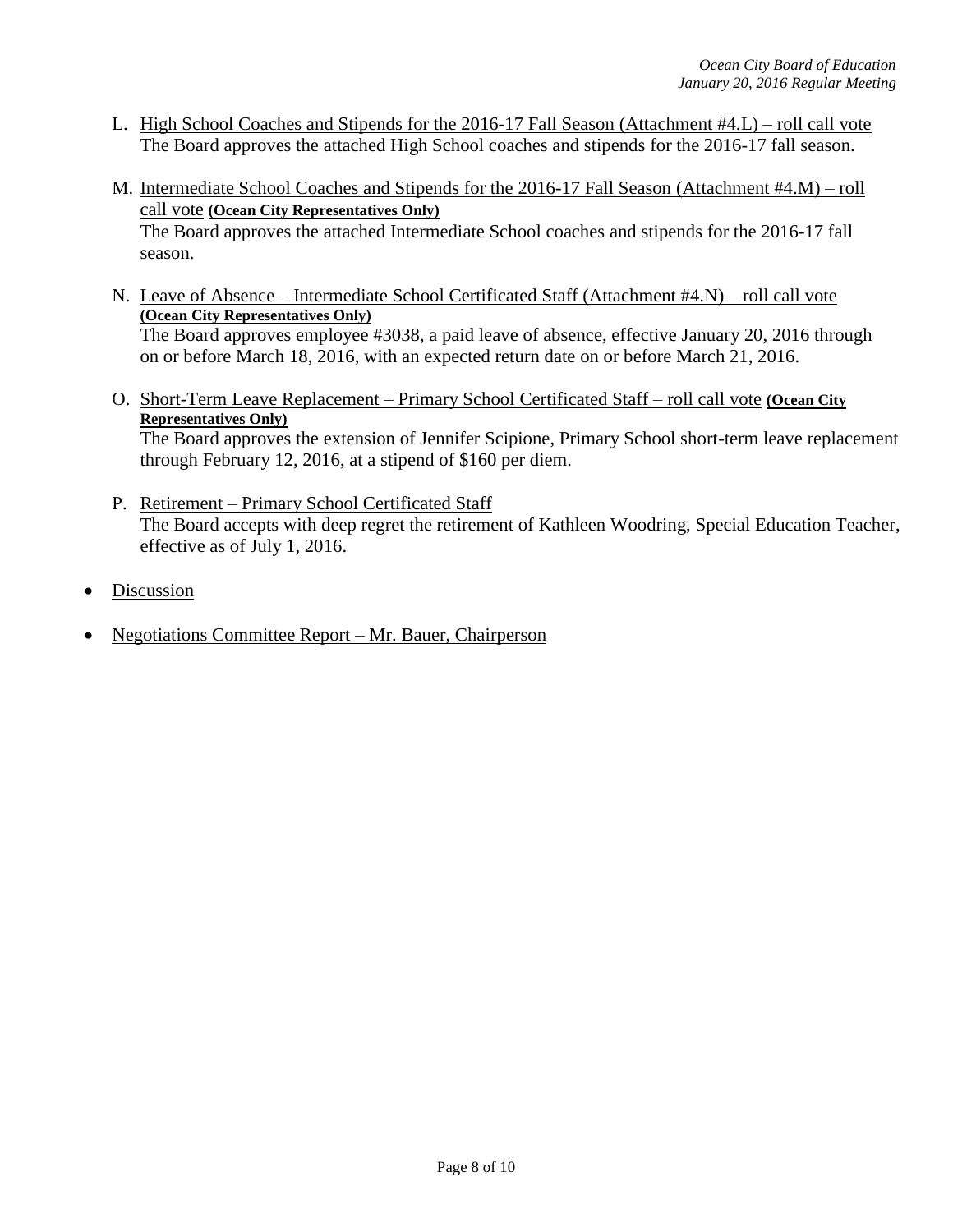# **5. Policy:**

- Discussion
- Policy Committee Report Mrs. Prettyman, Chairperson